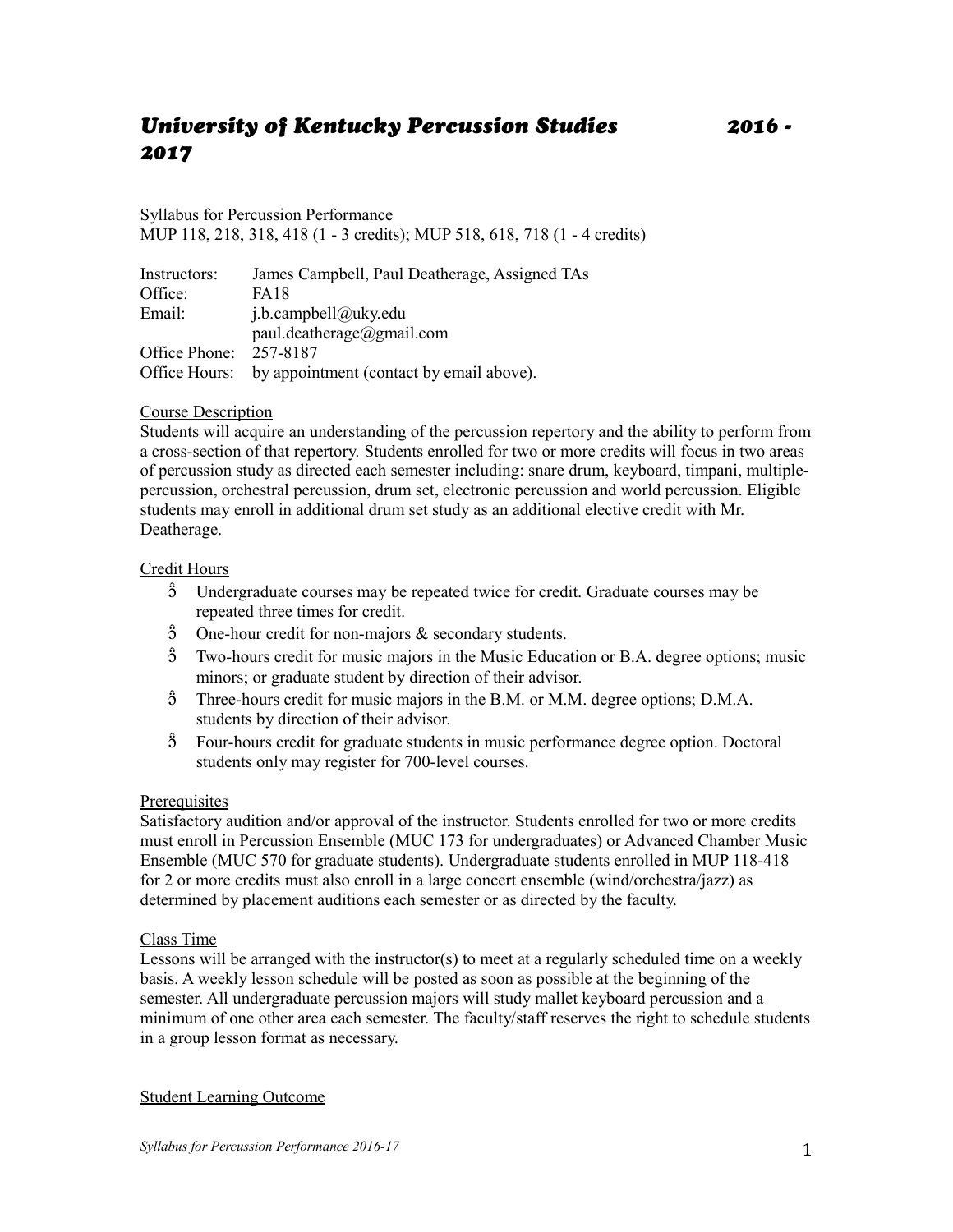Students will study the interpretation of percussion literature and develop the skills and understanding of the repertory necessary for individual performance ability sufficient to assure accurate and musically expressive performance. For each level of instruction, there is appropriate recommended literature that is commensurate to increased expectations regarding the degree of expression, accuracy, technique, as well as reading by sight (*See Percussion Studies Student Handbook: Repertoire*).

### Required Texts/Materials

Students will be responsible for supplying their own mallets, music and study materials as required by their area of concentration each semester and as outlined in the *UK Percussion Studies Handbook* [\(http://finearts.uky.edu/music/percussion/uk-percussion-studies-student](http://finearts.uky.edu/music/percussion/uk-percussion-studies-student-handbook)[handbook\)](http://finearts.uky.edu/music/percussion/uk-percussion-studies-student-handbook). Failure to secure proper supplies in a timely manner will result an incomplete grade. Students will receive a failing grade for the semester for not maintaining an active membership in both the UK Percussion Society and the Percussive Arts Society while enrolled in the course.

### Studio Class

Undergraduate students enrolled for two or more hours of performance study are required to attend the Studio Class every Thursday from 12:30 to 1:50. All Students will perform in studio classes or Area Recitals as scheduled each semester with these performances graded as another lesson using the Percussion Studies Grade Rubric.

Students can be recommended by the faculty to perform in a Divisional Recital or the School of Music Honors Recital held each semester. Additional Studio Class topics will range from master classes to guest artist clinics.

All Studio class performers are required to submit a one-page copy of program notes for each piece they perform, prior to their performance. The template for these notes should include the following information:

- $\hat{3}$  Name of Performer
- $\hat{5}$  Date of Studio Class
- $\hat{3}$  Title of Composition
- Date of Composition
- Composer (Birth/death dates)
- $\hat{3}$  Publisher
- $\hat{3}$  Timing Information
- *Twitter Pitch* A micro-message of 140 characters or less. It should be a clear and concise summary of the work. One that engages your audience by making reference to program notes, the composer, and/or your interpretation.

Late or incomplete program notes will drop the studio class performance 1 (one) letter grade. Missing program notes or a unexcused/postponed performance will drop the studio class performance 2 (two) letter grades.

### Juries

All students enrolled in an MUP course for two or more credits are required to perform a jury before percussion faculty and staff, usually scheduled during the last full week of classes. Juries may consist of faculty-selected repertoire and scales/sight reading as posted. It is the responsibility of each student to enroll through the OTIS System to create their own portfolio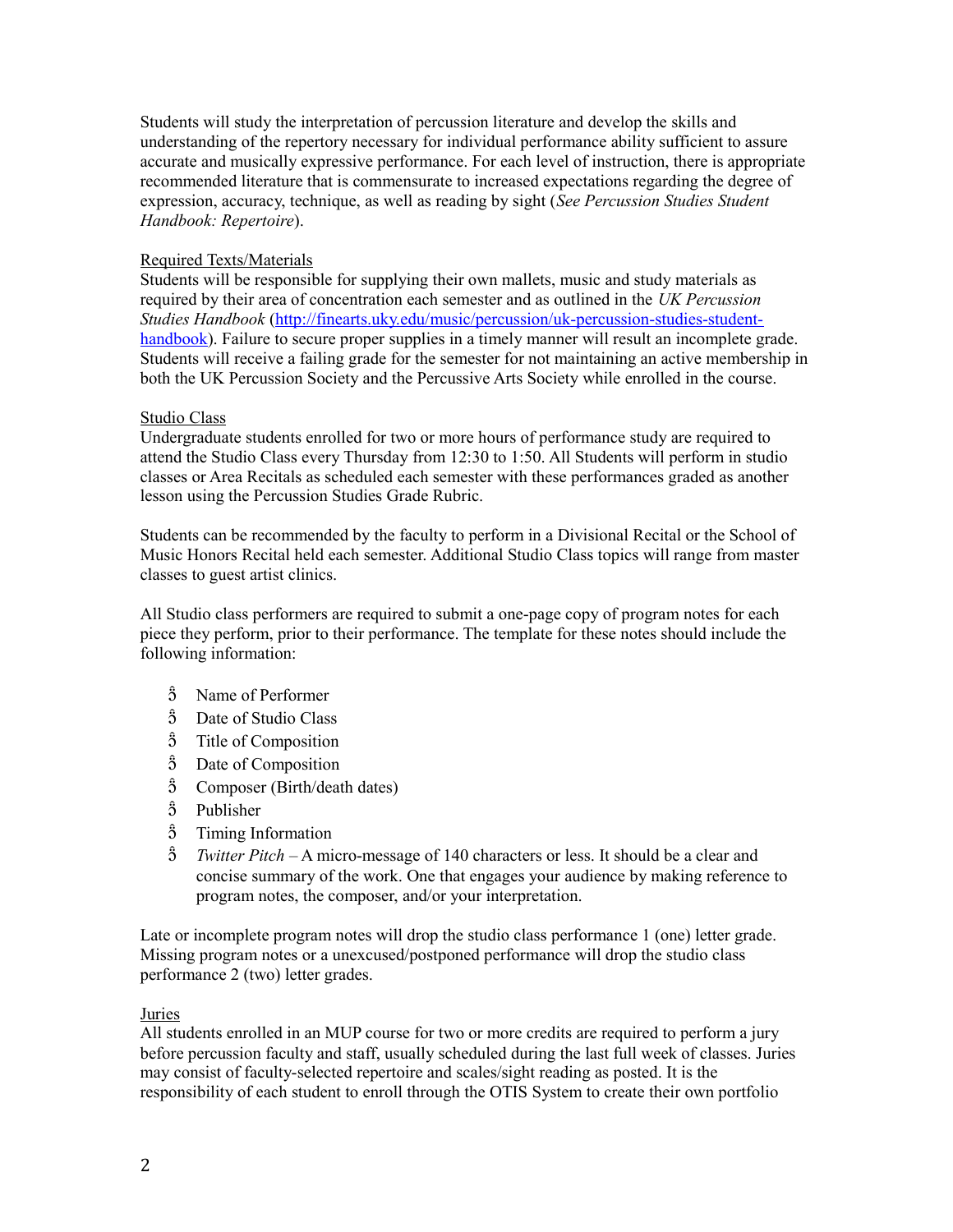#### before their jury.

Students who play a degree recital during the semester are exempt from taking a Percussion Jury. Percussion faculty will maintain the option to consider other formal student recitals for jury exemption.

Undergraduate performance-option majors must pass a Full Faculty Jury prior to enrolling in MUP 318. Graduate Students must pass a Full Faculty Jury prior to their first, degree recital. It is the responsibility of each student to provide sufficient completed copies of the Full Faculty Jury Repertoire Sheet for all performance faculty before their jury time. (Details are outlined in the School of Music Undergraduate and Graduate Handbooks.)

### **Grades**

Students will receive a weekly assessment and grade. The semester grade will be determined from proportions of the following areas:

 70% - Performance Lessons and studio class performances will each be graded weekly and averaged for the semester to reflect 70% of the total semester grade. Grades are based on the quality of preparation and range of material covered ((*See Percussion Studies Student Handbook: Grade Rubric*).

 $\hat{5}$  10% - Studio class and recital attendance will reflect 10% of the total semester grade (refer to Studio Class grades above). Performance students are required to attend all formal percussion recitals, percussion ensemble concerts and designated master classes or guest performances during the semester. These dates will be posted well in advance on the percussion bulletin board. Each unexcused absence will lower your grade in this area by one letter grade for that week.

 $\hat{2}$  20% - The jury grade will be determined by the jury panel (refer to Percussion Studies Grade Rubric) to reflect 20% of the total semester grade. Students will also turn in all completed forms before their jury or receive a failing jury grade. Students who miss the Semester Jury or Full-Faculty jury will result in failure of the course.

# Attendance Policy

Alternate lesson times will be arranged when the instructor has a schedule conflict. Unexcused student absences will not be made-up and will be treated as a failing grade for that week. Unexcused, rescheduled lessons initiated by the student will not receive full credit.

### Practice Time

Students are expected to practice a minimum of one hour/day for each hour of enrolled lesson credits. Some have found it beneficial to schedule their practice time throughout each day so it breaks up into a few small sessions rather than one long block.

### Recitals

All recital repertoire must be approved by percussion faculty and ready for performance at the Pre-Recital Hearing three weeks prior to the recital date. At this time, the student will submit a SCFA "Tech form" and a draft of their recital program (with timings). The completed "Pre-Recital Hearing Form" is forwarded to the UGS or DGS office. All student recitals require a Recital Fee that entitles the student to a recording of the recital, as well as a program and use of the appropriate campus facilities. A student recital packet can be obtained in the Music Office. All forms should be completed and fees paid at least 30 days before the recital date.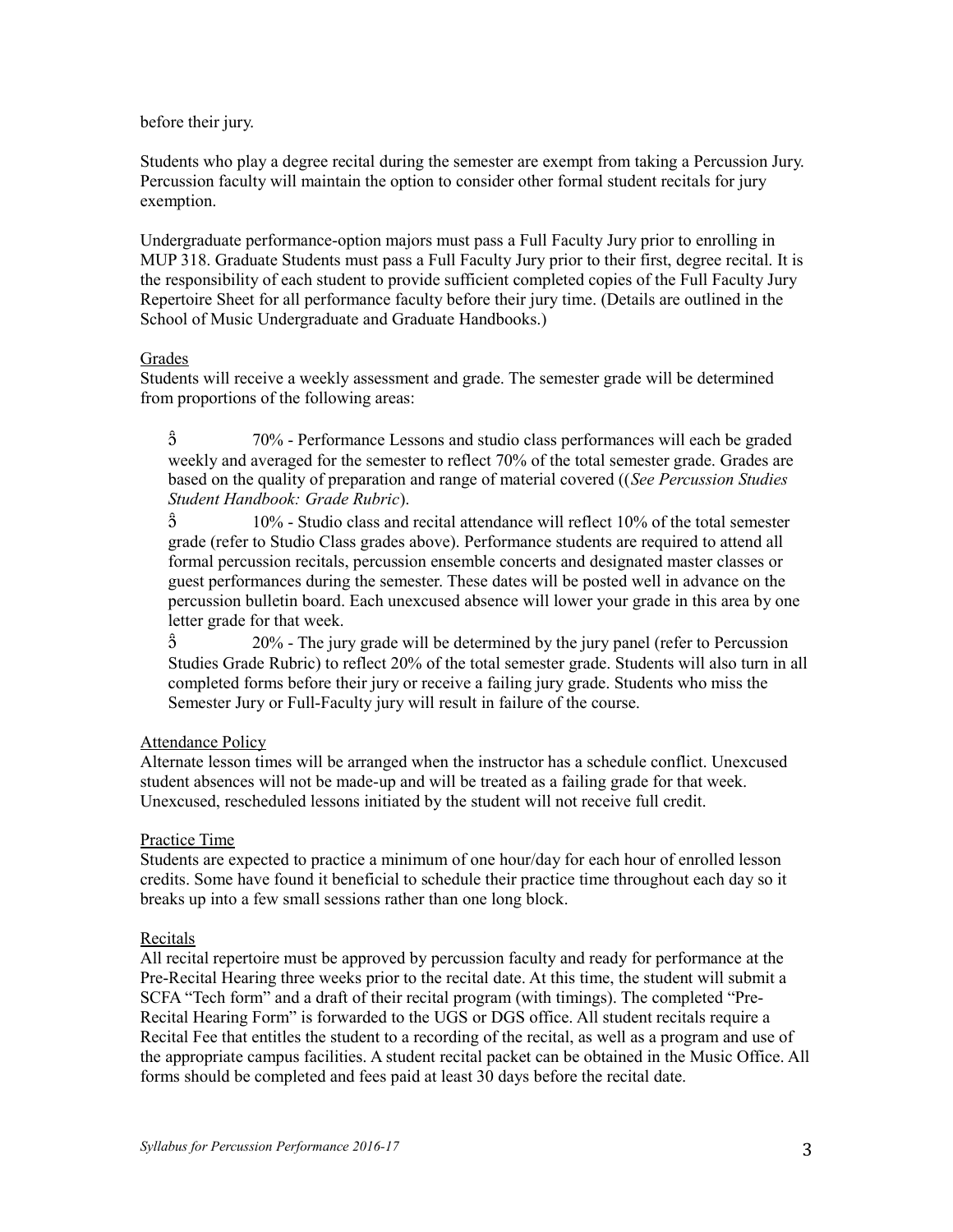BM-Performance students must present a full senior recital that should consist of a minimum of 50 minutes of music - mainly solo works.

BME students must present a full senior recital that should consist of a minimum of 25 minutes of music - mainly solo works.

Graduate students should consult the School of Music Graduate Handbook and the UK Graduate Bulletin for details.

#### Recital Attendance Cards

One of the requirements for our music degree programs is a course entitled "Recital Attendance" or MUS 001. While it receives zero credit hours, it has the potential to keep you from graduating! Please be responsible to this very important aspect of your musical development. We have many musical offerings at our school and in our community to help you fulfill the recital requirement. The number of recitals is 12 per semester, however you are not allowed to count your personal performances as part of the requirement. The deadline for turning in the record of your recital attendance to your applied professor is during your Semester Jury (*Deadweek*).

#### Excused Absences

Students need to notify the professor of absences prior to class when possible. S.R. 5.2.4.2 defines the following as acceptable reasons for excused absences: (a) serious illness, (b) illness or death of family member, (c) University-related trips, (d) major religious holidays, and (e) other circumstances found to fit "reasonable cause for nonattendance" by the professor.

Students anticipating an absence for a major religious holiday are responsible for notifying the instructor in writing of anticipated absences due to their observance of such holidays no later than the last day in the semester to add a class. Information regarding dates of major religious holidays may be obtained through the Ombud (859-257-3737.

Students are expected to withdraw from the class if more than 20% of the classes scheduled for the semester are missed (excused or unexcused) per university policy.

#### Verification of Absences

Students may be asked to verify their absences in order for them to be considered excused. Senate Rule 5.2.4.2 states that faculty have the right to request "appropriate verification" when students claim an excused absence because of illness or death in the family. Appropriate notification of absences due to university-related trips is required prior to the absence.

University Health Service (UHS) does not provide students with excuses for absences or tardiness from classes due to illness or injury. Class attendance is an administrative matter between faculty and students. This policy reinforces the students' responsibility to communicate directly and proactively with faculty about conditions that interfere with their class attendance. Part of the mission at UHS is to teach appropriate health care consumerism. The practice of providing medical excuses sends mixed messages to students about the appropriate use of health care resources. UK has established a 3-tier system for students to communicate with professors regarding class absences:<http://ukhealthcare.uky.edu/uhs/student-health/attendance/>

#### Accommodations Due to Disability